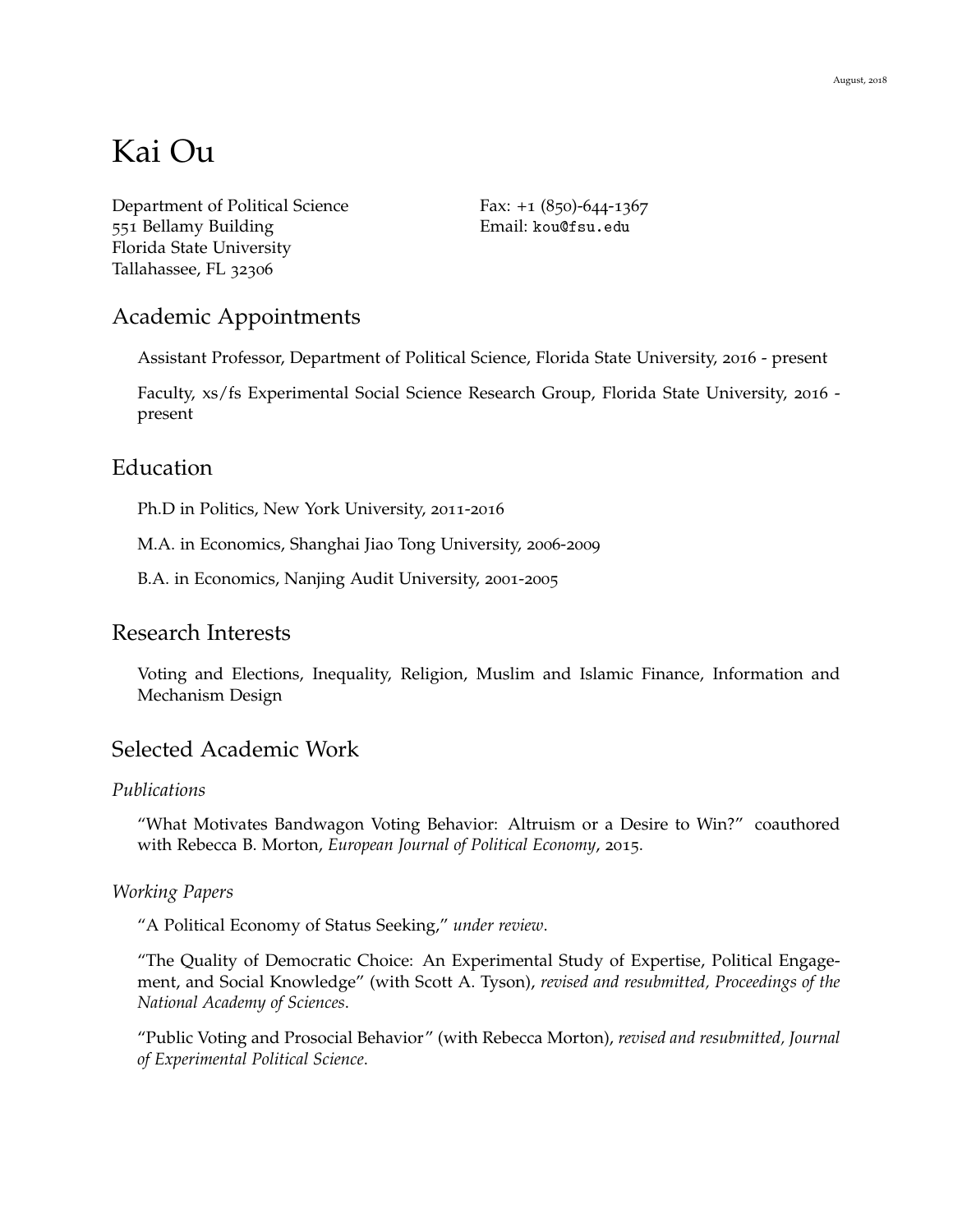"The Effect of Religion on Muslims' Charitable Contributions to Members of a Non-Muslim Majority" (with Rebecca Morton and Xiangdong Qin), *revised and resubmitted, Journal of Public Economic Theory*.

"Does Analytical Thinking Reduce Prosocial Behavior?" (with Rebecca Morton and Xiangdong Qin), *under review*.

"The Price of Religion: Experiments in Willingness to Bear Risk For Others in Islamic Communities" (with Sera Linardi, Rebecca Morton, Xiangdong Qin, and Gumilang Sahadewo).

*Works in Progress*

"The Psychological Consequences of Anti-Poverty Programs: A Field Experiment."

"The Political Outcomes of Anti-Poverty Programs: A Field Experiment."

"Religiosity, Prosociality, and Trust in Muslim Communities in China, Indonesia, and Abu Dhabi" (with Sera Linardi, Rebecca Morton, Xiangdong Qin, and Gumilang Sahadewo).

"An Experiment on Inequality and Social Comparisons" (with Rebecca Morton and Elizabeth Maggie Penn).

"An Experiment on the Mechanisms and Strategies of Deterrence" (with Livio Di Lonardo and Scott A. Tyson).

#### *Other Publications in Chinese*

"The Impact of Industrial Pollution on the Quality of Environment: Evidence from China," *The Journal of Ecological Economy*, coauthored with Xiangdong Qin and Ao Xiang, (11): 114 - 117, 2008.

"New Insights on the Benefits of Being Unemployed in China: An Experimental Study," *Journal of Productivity Research*, (9):45 - 47, 2007.

#### *Translated Books*

Stasavage, David. States of Credit: Size, Power, and the Development of European Polities. Princeton University Press. 2011. Chief-translator (with Tianyang Xi), into Chinese version, Truth & Wisdom Press (China), 2016.

Gravelle, Hugh and Ray Rees. Microeconomics. 3rd Edition, Prentice Hall, 2004. Translator, working on the translation of chapters 4, 10, 11, 12 into Chinese version. University of Shanghai Finance and Economics Press (China). 2009.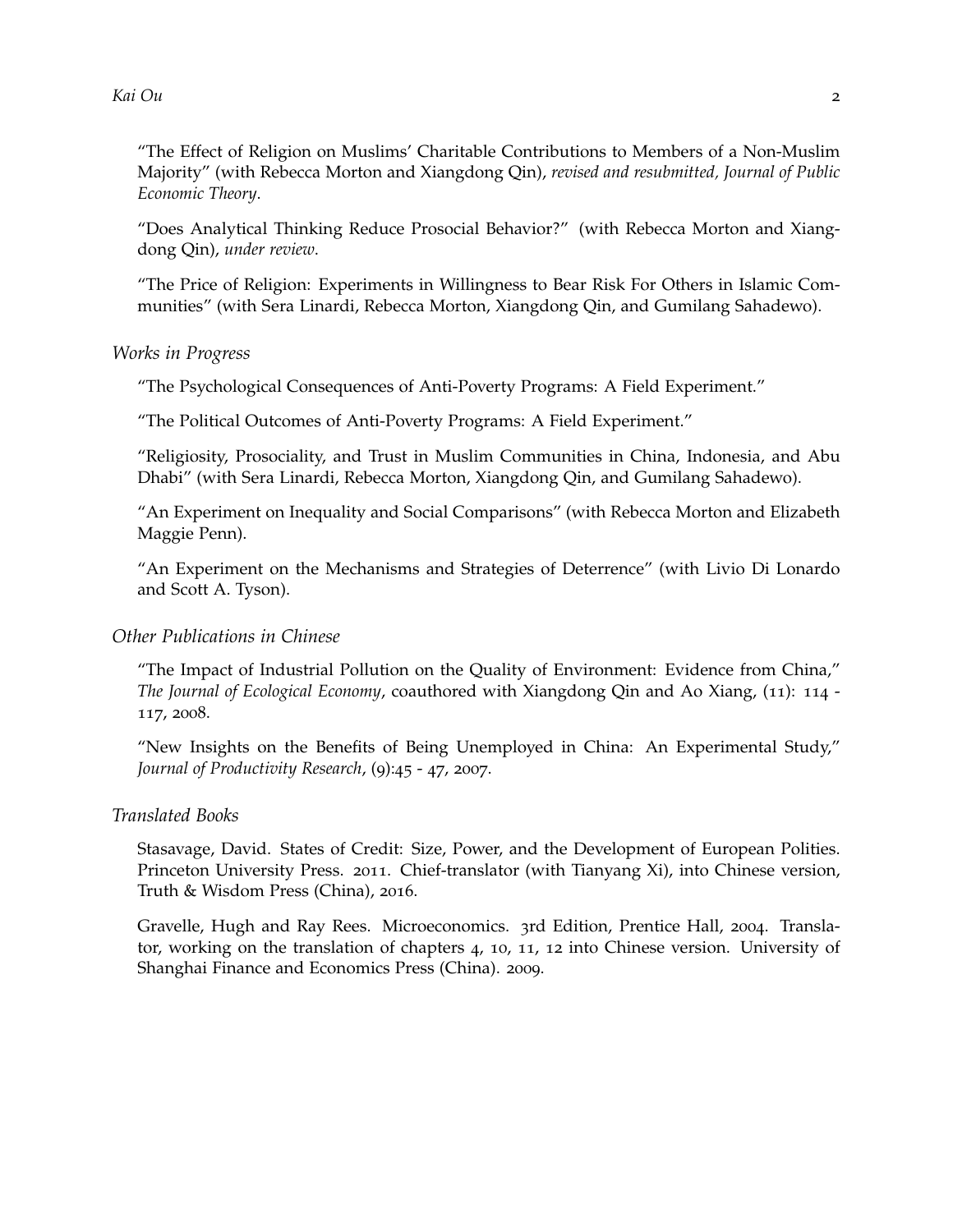# *Kai Ou* 3

# Teaching

*Florida State University*

POS 3713 Research and Method (U): Fall 2018

POS 5727 Advanced Game Theory (G): Fall 2017, Fall 2019 (scheduled)

POS 5748 Statistical Inference and Experimental Design (G): Spring 2019 (scheduled)

POS 4715 Politics and the Theory of Games (U): Fall 2016, Fall 2017, Fall 2018

POS 3930 Introduction to Experimental Methods (U): Fall 2016, Spring 2017, Spring 2018

*New York University*

Teaching Assistant: Experimental Methods (G), Fall 2015; Power and Politics in America (U), Spring 2015/2016; International Politics (U), Fall 2013/Spring 2014/Fall 2014

*IPSA-NUS Summer School for Social Science Research Methods*

Instructor of Programming in Experimental Studies, Summer 2014.

*Shanghai Jiao Tong University*

Teaching Assistant: [Quantitative Methods for Management](http://pages.uoregon.edu/yfang/) (CEIBS EMBA), Fall 2010); [Behav](https://www.cmu.edu/dietrich/sds/people/faculty/george-loewenstein.html)[ioral Economics](https://www.cmu.edu/dietrich/sds/people/faculty/george-loewenstein.html) (G), Fall 2009; [Summer School in Experimental Economics](http://yanchen.people.si.umich.edu/) (G), Summer 2008; [Industrial Organization Workshop](http://scholar.harvard.edu/hart) (G), Spring 2008; [International Trade and Macroeconomics](http://www.acem.sjtu.edu.cn/jszy_en/template1.jsp?teacheroid=teacher.8814) (U), Fall 2007.

# Honors, Awards, & Fellowships

The Committee on Faculty Research Support Award, Florida State University, 2018.

First Year Assistant Professor Award, Florida State University, 2017.

Henry M. MacCracken Fellowship, New York University, 2011-2016

Empirical Implications of Theoretical Models Summer School 2015

George Downs Prize, Department of Politics, New York University, 2014/2015

Center for Experimental Social Science Research Grant, New York University, 2012/2015

Summer Research Grant, New York University, 2012-2015.

Winter Experimental Social Sciences Institute at NYU Abu Dhabi 2014

The Price of Religion: The Effects of Religion on the Choice Between Interest-Based and Profit Sharing Investments (PI: Rebecca Morton, co-Investigators: Sera Linardi, Kai Ou, Xiangdong Qin, and Gumilang Aryo Sahadewo). Research Enhancement Fund, NYU Abu Dhabi. \$100,000. 2014. Completed.